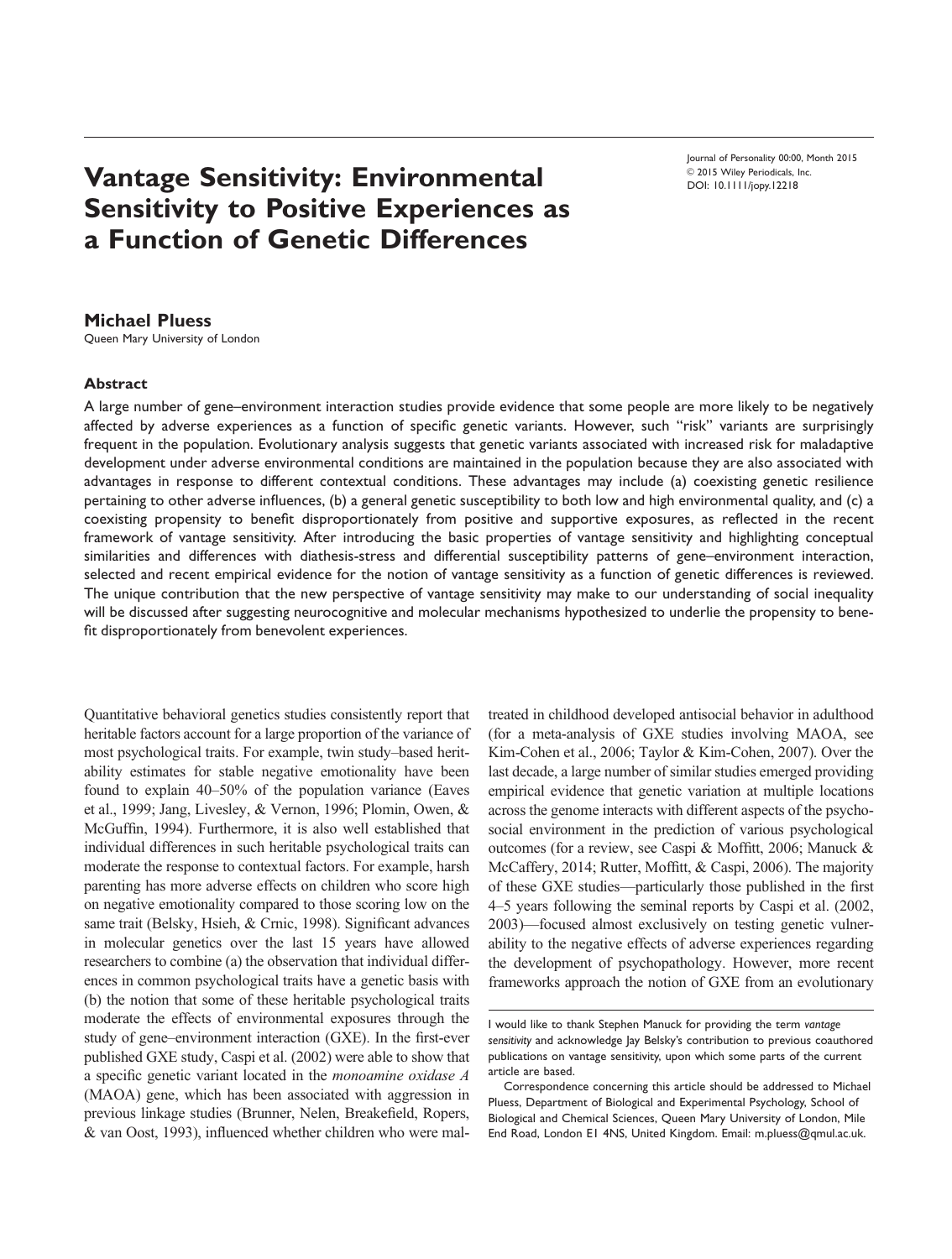perspective rather than one of psychopathology, proposing that individual differences in response to environmental influences should also emerge in response to positive benign exposures (Belsky & Pluess, 2013; Pluess & Belsky, 2013). In other words, genetic factors are likely to predict individual differences in environmental sensitivity across the whole range of contextual quality, not just in response to adverse or traumatic experiences (Pluess, 2015). In summary, genetic factors not only account for individual differences in psychological traits but also predict whether people are more or less affected by both adverse and supportive environmental exposures.

In what follows, I will draw on evolutionary reasoning in order to suggest that differences in environmental sensitivity as a function of common gene variants extend across a wide range of environmental quality, reflected in a number of distinct interaction patterns, including vantage sensitivity, which describes the moderation of positive effects of benign contextual influences (Pluess & Belsky, 2013). After presenting the relatively recent framework of vantage sensitivity, I will review selected empirical evidence for vantage sensitivity as a function of various common gene variants. Finally, I will discuss questions regarding the neurocognitive and molecular mechanisms hypothesized to underlie the propensity to benefit disproportionately from benevolent experiences, before suggesting implications and proposing how the notion of vantage sensitivity applies to questions pertaining to social inequality.

# **EVOLUTIONARY ANALYSIS OF GENE– ENVIRONMENT INTERACTION FINDINGS**

A large number of empirical studies in the fields of developmental psychopathology and psychiatry provide empirical evidence for the notion that some people are more vulnerable to adversity due to their genes (Rutter et al., 2006), although it has to be acknowledged that much of this evidence is limited by underpowered samples and often characterized by inconsistent replication efforts (for reviews, see Duncan & Keller, 2011; Karg, Burmeister, Shedden, & Sen, 2011; Munafo et al., 2009; Risch et al., 2009; Uher & McGuffin, 2010). What the majority of these GXE studies have in common is that they typically find that carriers of a specific gene variant are more likely to succumb to the negative effects of environmental adversity, whereas carriers of an alternative gene variant appear to be resilient to the same adverse condition. Importantly, in most cases, the gene variant found to increase the risk for a maladaptive outcome in the presence of adversity tends to be unrelated to the negative outcome in the absence of said adversity. Consequently, such findings are consistent with a diathesis-stress or dual-risk perspective of person–environment interaction (Gottesman & Shields, 1967; Monroe & Simons, 1991; Zuckerman, 1999), according to which a negative outcome emerges only when an individual's vulnerability (e.g., a specific genetic variant) is combined

with an external stress factor. This view suggests that carrying gene variants (i.e., alleles) associated with resilience to adversity should be considered advantageous, whereas "risk" alleles present a liability and consequently a disadvantage. Application of evolutionary theory to this diathesis-stress perspective on GXE findings would—at first sight—predict that gene variants conferring risk for maladaptive psychological development in the context of adverse environmental conditions should be eliminated from the gene pool by process of natural selection given recent empirical evidence that people with certain psychological disorders have, on average, significantly fewer children and are therefore less likely to pass their genes into future generations (Bundy, Stahl, & MacCabe, 2011; Power et al., 2013). However, in contrast to this theoretical and reasonable hypothesis, the majority of the genetic risk variants examined in GXE studies have, in fact, a surprisingly high frequency in the general population (on the basis that a genetic variant is considered "common" if carried by more than 1% of the population). For example, the short allele of the serotonin transporter gene polymorphism (5- HTTLPR), which has been found to significantly increase the risk for depression in the context of early adversity (Karg et al., 2011), is carried by 25–80% of individuals depending on their ethnic background (Chiao & Blizinsky, 2010). The frequency of the dopamine receptor D4 (DRD4) gene 7-repeat allele, which has been associated with heightened vulnerability for the development of externalizing behavior problems in response to insensitive parenting (Bakermans-Kranenburg & van IJzendoorn, 2006), ranges from 16% to 96% across different ethnicities (Chang, Kidd, Livak, Pakstis, & Kidd, 1996). Other gene variants that have been investigated widely in GXE studies have similar high frequencies: MAOA low-activity allele, 30–60%; catechol-o-methyltransferase (COMT) Val allele, 70–90%; brain-derived neurotrophic factor (BDNF) Met allele, 20–70%; and dopamine receptor D2 (DRD2) A1 allele, 30–70%. Observations of such high risk-allele frequencies challenge the traditional diathesis-stress conceptualization that certain gene variants predominately have a risk function.

One conclusion given the surprisingly high frequencies of many genetic variants associated with increased risk for maladaptive development under adverse environmental conditions is that such putative genetic risk variants are maintained in the population because they are also associated with reproductive advantages, most probably in response to different contextual conditions (Uher, 2009). In other words, the liability of a genetic variant associated with increased vulnerability under some conditions may be balanced by advantages associated with the same variant in alternative conditions. Such advantages could take different forms, as I will discuss below. However, before considering this intriguing possibility further, it is important to acknowledge alternative evolutionary explanations for the high population frequency of risk alleles. For example, gene variants associated with risk today may have been adaptive in ancestral times, and the hypothesized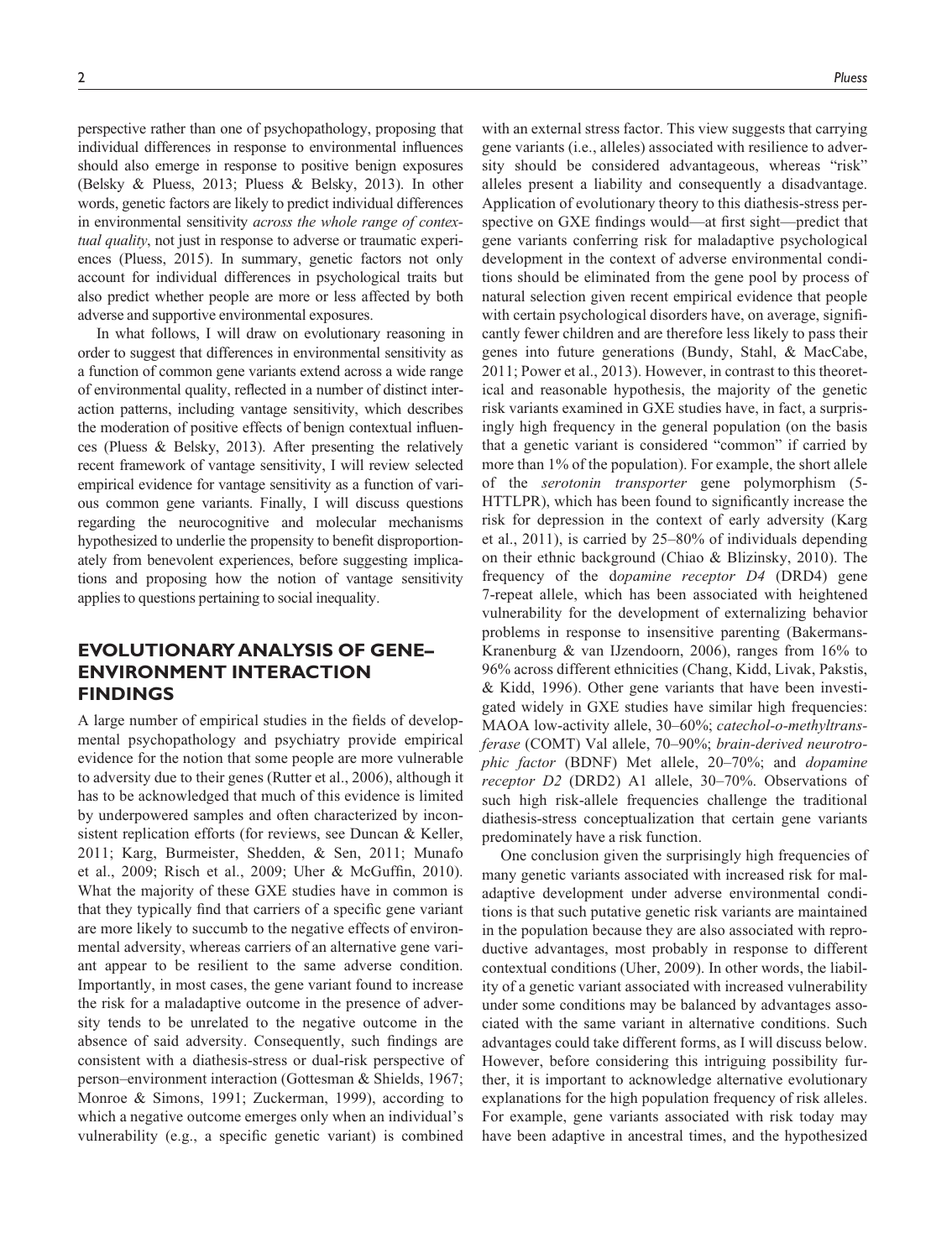

**Figure 1** Graphical illustration of differential susceptibility: high susceptibility is characterized by increased environmental sensitivity as a function of genes (or other inherent characteristics) in response to both negative and positive exposures, whereas low susceptibility reflects relative psychological inertia to environmental influences independent of their quality (based on Pluess & Belsky, 2015, Figure 2).

reason they are still common today is that natural selection is a slow process, particularly for genes with only moderate to small effects on reproductive fitness. However, although this is a reasonable hypothesis that may apply to some gene variants, studies investigating selection processes suggest that the frequency of at least some of the studied gene variants has actually increased in recent history, which points toward a positive rather than a negative selection process (e.g., DRD4 7-repeat allele; Ding et al., 2002; Vallender & Lahn, 2004).

There are at least three different but not mutually exclusive reasons why genetic variants that are traditionally associated with increased risk for the development of problematic outcomes under adverse environmental conditions are maintained in the population. All of these suggestions propose that common "risk" gene variants also confer advantages under different contextual conditions.

#### Vulnerability Counterbalanced by Resilience

As described earlier, the diathesis-stress framework presumes that in GXE studies, some individuals are more vulnerable to the adverse effects of negative experiences and exposures due to a genetic "vulnerability," whereas others are protected from the same adverse influences as a function of genetic "resilience." Consequently, the first explanation for the high frequency of common gene variants that have been identified as "risk alleles" is that in some cases, the same variant that confers genetic vulnerability in one context (or regarding one particular outcome) may also confer genetic resilience in a different context (or regarding a different outcome). In other words, the same gene variant may be associated with both vulnerability and resilience depending on the specific environmental context or the specific outcome. One example from the medical field that reflects this combined effect of coexisting and counterbalanced vulnerability and resilience is found in the gene variant that causes sickle-cell disease. Individuals carrying the sickle-cell disease allele are

generally at greater risk of developing a range of serious health problems, but at the same time, they are also more resilient to malaria, which leads to a selective advantage for individuals carrying this allele in countries where malaria is prevalent and, hence, explains the relatively high population frequency of this particular risk allele (Luzzatto, 2012). Consequently, the disadvantage of a gene variant in one context can be counteracted or balanced by the advantage of the same variant in a different context or regarding a different, more adaptive outcome.

## Differential Susceptibility

A second explanation for the high population frequency of putative risk alleles is that some of these "risk alleles" are not just increasing an individual's vulnerability to low environmental quality but environmental sensitivity more generally, including heightened responsivity to the positive effects at the upper end of environmental quality. Importantly, the diathesis-stress model makes no predictions regarding variation in response to putatively positive experiences besides suggesting––at least implicitly––that no differences are to be expected between genetically vulnerable and resilient individuals in the absence of adversity. However, an alternative model of environmental action has recently been advanced––differential susceptibility––suggesting that some individuals are disproportionately susceptible to both negative *and* positive experiences and environmental exposures (Belsky, 1997a, 2005; Belsky, Bakermans-Kranenburg, & van IJzendoorn, 2007; Belsky & Pluess, 2009a, 2013; Ellis, Boyce, Belsky, Bakermans-Kranenburg, & van IJzendoorn, 2011). According to differential susceptibility reasoning, more susceptible individuals are not just especially "vulnerable" to adversity but are more sensitive across the range of environmental quality (Belsky & Pluess, 2009b; Boyce & Ellis, 2005; Ellis et al., 2011). Thus, many of those whom the diathesis-stress framework considers disproportionately likely to be adversely affected by negative experiences and exposures may also be disproportionately likely to benefit from supportive and enriching ones. Consequently, differential susceptibility thinking encompasses both a "dark side" of environmental sensitivity, which refers to the increased susceptibility to negative experiences (i.e., vulnerability), and what Bakermans-Kranenburg and van IJzendoorn (2011) have labeled the "bright side," or increased susceptibility to positive experiences and exposures (see also Homberg & Lesch, 2011). Applied to GXE studies, the differential susceptibility framework suggests that certain gene variants may increase an individual's susceptibility to both negative *and* positive environmental influences (see Figure 1) rather than just to negative ones (Belsky et al., 2009). Consequently, carriers of susceptibility gene variants may indeed be more vulnerable to the negative effects of adverse experiences but will also benefit disproportionately from supportive exposures, which explains the relatively high population frequencies of gene variants investigated in GXE studies informed by diathesis-stress thinking.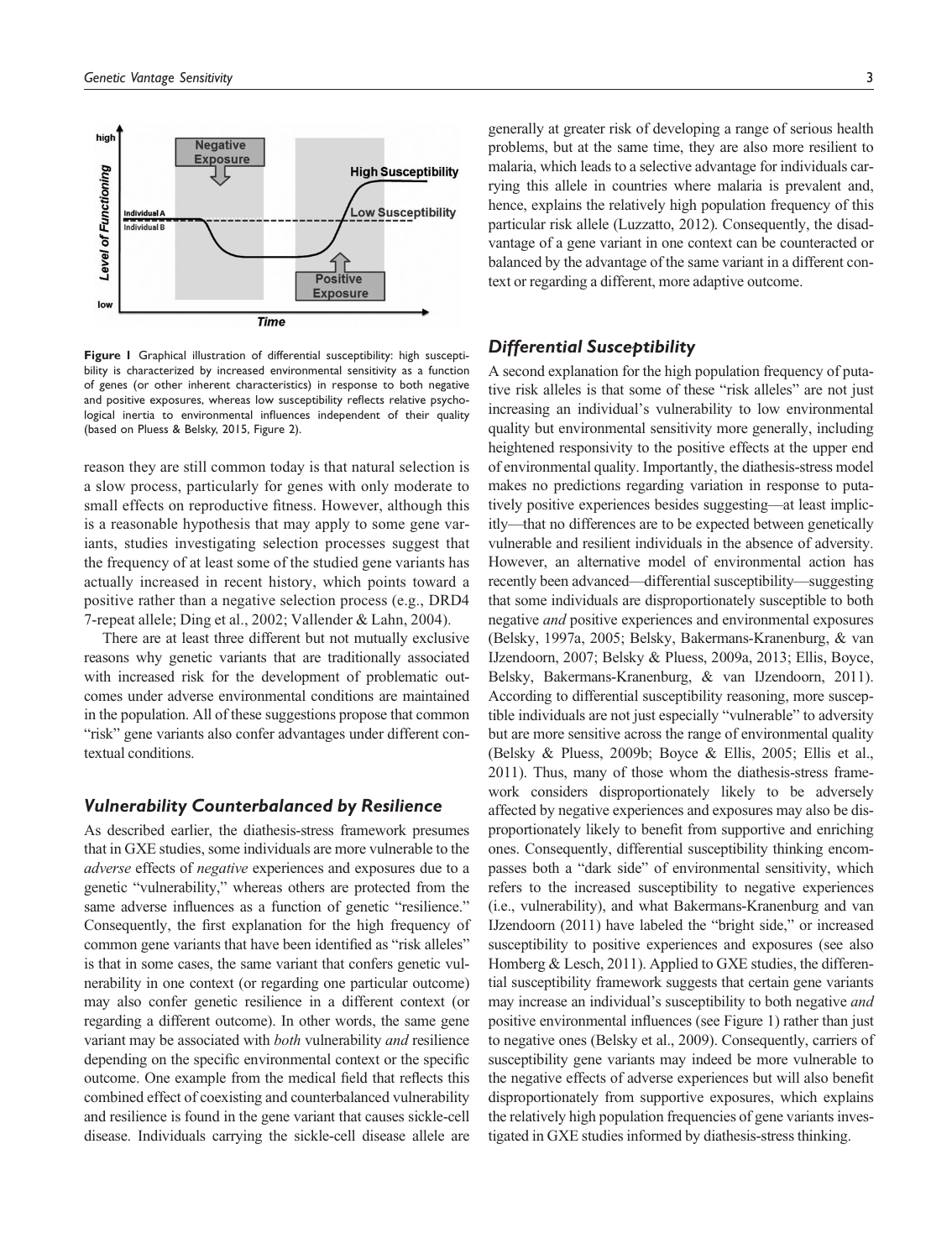Importantly, whereas diathesis-stress is primarily the result of empirical observations, the differential susceptibility framework has been derived theoretically from the following evolutionary considerations (Belsky, 1997b, 2005; Belsky & Pluess, 2009a, 2013): (a) Humans are characterized by a capacity for developmental plasticity that allows them to be shaped by their early environment in ways presumed to prepare them to function well in the environment they are likely to encounter in adulthood. (b) However, because the future is inherently uncertain, there is always a risk that future environmental conditions would prove rather different from those experienced earlier in life. The resulting mismatch between the developmentally influential early environment and future environmental conditions during the reproductive years would mean that the individual would be poorly prepared to succeed, especially reproductively, later in life. (c) Hence, natural selection should have engaged in a process of "bet hedging," with some individuals proving developmentally plastic and some less so. That way, the negative consequences of a discrepancy or mismatch between the early environment and its developmental sequelae and the actual future environment would, theoretically, undermine the reproductive success of only those individuals who are more susceptible to the formative effects of early environmental influences (i.e., those with a higher degree of environmental sensitivity), but not those generally less susceptible. However, when environmental conditions remain stable, those who are more susceptible will have the advantage of being better adapted to the environment.

These evolutionary considerations provide the theoretical rationale for the proposition that moderation effects of common gene variants reflect general environmental sensitivity rather than exclusive vulnerability. The notion that carriers of such gene variants are not only more negatively affected by low environmental quality but also benefit significantly more from high environmental quality provides a plausible explanation for the high frequencies of putative genetic risk variants in the general population.

## Vulnerability Counterbalanced by Vantage Sensitivity

The third reason why some of the gene variants associated with increased vulnerability to adversity are so frequent in the general population is that some of these risk alleles also increase the propensity of individuals to benefit from supportive environmental influences. In other words, the same variant that confers genetic vulnerability in an adverse context (or regarding one particular outcome) may also confer increased susceptibility to the positive influences experienced in a different positive context (or regarding a different outcome). Please note that differential susceptibility proposes individual differences in environmental sensitivity across the quality range of one particular environmental context (e.g., low to high parenting quality).

As it turns out, until recently, little empirical effort has been directed toward the investigation of genetic factors associated with the propensity to benefit from supportive, nurturing, or even just benign environmental conditions. One reason that such genetic moderation of positive aspects of the environment has not received much attention within the scientific community conducting GXE studies may be the lack of adequate frameworks that provide a solid theoretical rationale for the expectation of such variability (but see Shanahan & Hofer, 2005, for a discussion of gene–environment interaction in "enhancing" social contexts). Furthermore, while there is specific language to describe individuals who are more or less affected by adversity (i.e., "vulnerability" and "resilience," respectively), terminology for those more or less responsive to positive aspects of the environment as a function of inherent characteristics is difficult, if not impossible, to find. These conceptual and semantic shortcomings within psychology have recently been addressed with the proposition of vantage sensitivity, a new concept with accompanying terminology for individual differences in response to positive experiences and environmental advantages (Manuck, 2011; Pluess & Belsky, 2013; Sweitzer et al., 2012): (a) Vantage sensitivity refers to the general proclivity of an individual to benefit from positive and presumptively well-beingand competence-promoting features of the environment, just as vulnerability depicts the tendency to succumb to negative effects of adversity in the diathesis-stress framework. (b) The degree of vantage sensitivity is a function of the presence of vantage sensitivity factors (i.e., promotive factors), just as vulnerability/risk factors increase vulnerability to negative effects of adversity in the diathesis-stress framework. Vantage sensitivity factors are by definition inherent characteristics of the individual, including genetic, physiological, and psychological traits, even if the focus of interest in this article is on genetic factors. (c) Vantage resistance describes the failure to benefit from positive influences, just as resilience characterizes the "failure" to succumb to the negative effects of adversity in the diathesis-stress framework. (d) The degree of vantage resistance is a function of the presence of vantage resistance factors or absence of vantage sensitivity ones, just as protective factors increase resilience to negative effects of adversity in the diathesis-stress framework.

In summary, vantage sensitivity factors increase vantage sensitivity, that is, susceptibility to the beneficial effects of positive experiences and exposures, whereas vantage resistance factors diminish or even completely eliminate positive response to the same supportive conditions (see Figure 2 for a graphical illustration).

Vantage sensitivity reflects the "bright side" of general environmental sensitivity as captured in the differentialsusceptibility framework. However, vantage sensitivity is not synonymous with differential susceptibility, which describes environmental sensitivity along one specific contextual dimension ranging from low to high quality (e.g., low parenting quality to high parenting quality). It is conceivable that some genetic variants increase sensitivity to the higher end of a particular environmental influence but not vulnerability at the lower end of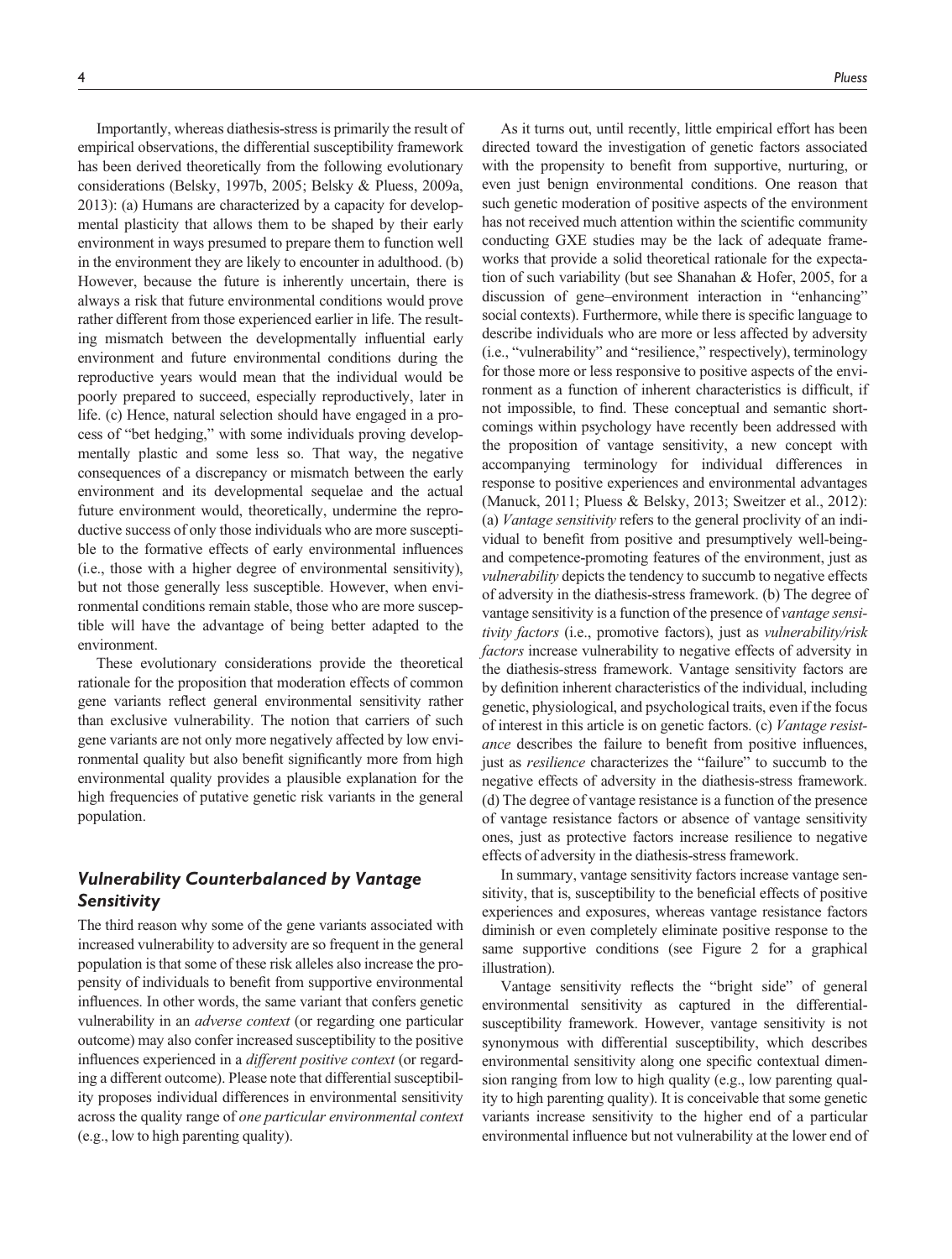

**Figure 2** Graphical illustration of vantage sensitivity: vantage sensitivity describes the propensity to respond favorably to positive experiences, as a function of genetic (or other inherent) characteristics, whereas vantage resistance reflects the inability to benefit from supportive influences. The vantage sensitivity framework makes no predictions about individual differences in the absence of positive exposures (based on Pluess & Belsky, 2015, Figure 3).

the same dimension. Consequently, there are two possibilities accounting for how potential vantage sensitivity properties of certain common gene variants contribute to high population frequencies of putative "risk alleles." First, as mentioned in the previous section, some gene variants may reflect general environmental sensitivity, which suggests that vantage sensitivity features of a particular gene variant at the upper end of environmental quality (e.g., high parenting quality) may counterbalance vulnerability properties of the same variant at the lower end of the same environmental influence (e.g., low parenting quality) so that disadvantages and advantages between individuals cancel each other out and the variant is maintained in the population. Second, vantage sensitivity associated with a gene variant in one particular context (or regarding one specific outcome) may counteract vulnerability of the same variant in a different context (or regarding a different specific outcome). Hence, rather than reflecting general environmental sensitivity as conceptualized in the differential susceptibility framework, some gene variants may confer a combination of vulnerability and vantage sensitivity across different contexts/outcomes, which results in high population frequencies in spite of associated vulnerability (for a combination of vantage sensitivity and vulnerability as a function of the same gene variant but regarding different outcomes, see Sulik et al., 2014).

# **EMPIRICAL EVIDENCE OF VANTAGE SENSITIVITY**

Given that vantage sensitivity is a relatively recent framework, empirical investigation of this particular pattern of genetic moderation is still in its early stages. While there is a large number of studies providing evidence for vantage sensitivity reflecting the bright side of differential susceptibility (for a detailed review of these studies, see Belsky & Pluess, 2009a, 2013), the combination of both vulnerability *in one context* and vantage sensitivity in an alternative context as a function of the same variant, as suggested earlier, has not been tested rigorously yet (but for examples of studies that investigated genetic moderation of both negative and positive environmental influences or in the prediction of both adaptive and maladaptive outcomes, see Luijk et al., 2011; Sulik et al., 2014, described in more detail in the empirical evidence section). However, a growing number of studies testing genetic differences in response to psychological intervention provide strong evidence that vantage sensitivity can be observed as a function of genetic factors. In what follows, I will review a selection of such studies. Before doing so, it is important to acknowledge that in the majority of the reviewed studies, the gene variants associated with increased response to supportive exposures have previously been found to also increase the response to negative exposures, suggesting that these genes reflect both the "dark" and "bright" sides of environmental sensitivity. Whether there exist gene variants exclusively associated with vantage sensitivity remains to be determined in future research.

## Dopamine Receptor D4 (DRD4)

The dopaminergic system plays an important role in attentional, motivational, and reward processes, and a polymorphism of the dopamine receptor D4 (DRD4) gene has been much studied in GXE research. Variants of the DRD4 differ by the number of 48-base pair tandem repeats, ranging from 2 to 11. The 7-repeat variant has been regarded as a vulnerability factor due to its links to attention deficit/hyperactivity disorder (ADHD; Faraone, Doyle, Mick, & Biederman, 2001), high novelty-seeking behavior (Kluger, Siegfried, & Ebstein, 2002), and low dopamine reception efficiency (Robbins & Everitt, 1999), among other correlates. Findings of a meta-analysis of GXE studies involving DRD4 and other dopamine-related genes and children under age 10 years indicate that those carrying less efficient dopaminerelated genes, including the DRD4 7-repeat allele, are more vulnerable to negative environments but, supporting a differential susceptibility model, also show greater vantage sensitivity in response to positive environments (Bakermans-Kranenburg & van IJzendoorn, 2011). Intriguingly, vantage sensitivity–related effects—that is, responsiveness to supportive environmental experiences—proved stronger than diathesis-stress-related effects. In other words, the apparent benefits of carrying putative "risk" alleles in the face of environmental support or enrichment were greater than the apparent costs under conditions of contextual adversity. Several studies provide evidence for vantage sensitivity as a function of the DRD4 7-repeat allele. I will restrict my review to two more recent studies (for more examples, see Pluess & Belsky, 2013).

In the first study, Kegel, Bus, and van IJzendoorn (2011) investigated genetic sensitivity as a function of the DRD4 7 repeat in response to a computer-based literacy instruction program  $(N = 182$  four- to five-year-old boys and girls). Two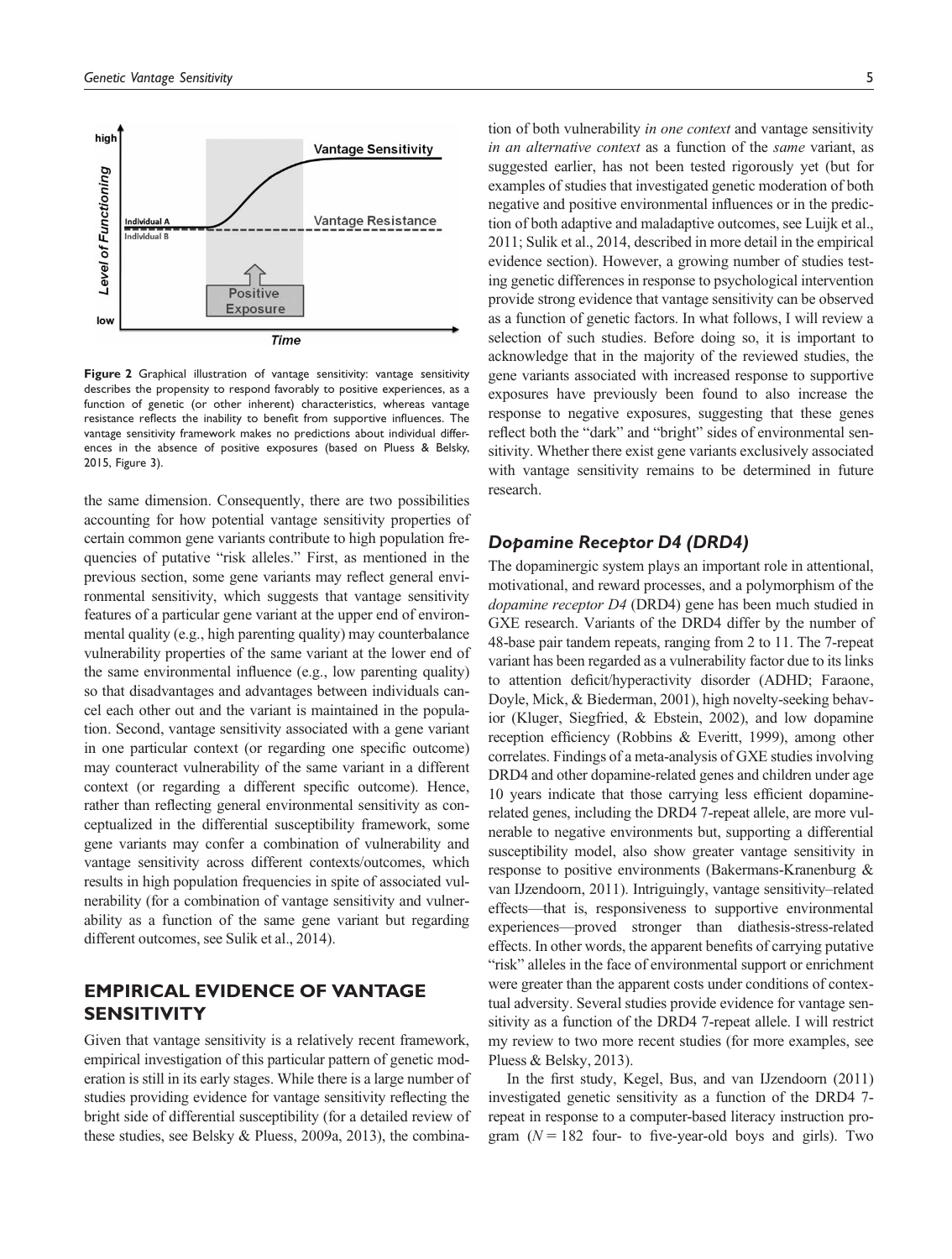intervention groups, one with positive feedback and one without, were compared to a control group on the development of emergent literacy skills. Only children carrying the DRD4 7 repeat variant increased their early literacy skills in response to the intervention (there were no differences between genotypes in the control condition). Notably, the positive effect of the intervention in children with the DRD4 7-repeat was restricted to the group that received positive feedback as part of the computer program. In the absence of positive feedback, there was no difference in literacy skills between children in the intervention or control groups, thereby suggesting that the presence of the DRD4 7-repeat allele predicted vantage sensitivity to the positive feedback component of the intervention.

In the second study involving DRD4, Cleveland et al. (2015) investigated in a randomized controlled trial whether DRD4 moderated the positive effects of an intervention program aimed at preventing underage alcohol use, among other things, in a sample of 545 adolescents. Although the interaction term between DRD4 and group assignment did not reach significance, the three-way interaction involving intervention assignment, maternal involvement, and DRD4 was significant. According to follow-up analyses, it was only adolescents who carried the DRD4 7-repeat allele, were assigned to the treatment condition, and also had highly involved mothers who were benefitting from the intervention. DRD4 7-repeat carriers who were assigned to the treatment group but whose mothers were not very supportive did not differ from similar adolescents assigned to the control condition. Importantly, adolescents without the DRD4 7-repeat allele did not benefit from the intervention regardless of mother involvement, suggesting that the DRD4 7 repeat allele increased vantage sensitivity to the potent combination of high maternal involvement and preventative treatment assignment.

#### Serotonin Transporter (5-HTTLPR)

A large proportion of GXE studies is based on genetic variants in the serotonergic system, most prominently the serotonintransporter-linked polymorphic region (5-HTTLPR), which is a variable number tandem repeat (VNTR) polymorphic region in SLC6A4, the gene that codes for the serotonin transporter. Most research focuses on two variants, a short allele (S) and a long allele (L). The short allele has generally been associated with reduced transcriptional efficiency of the serotonin transporter–– a protein involved in the reuptake of serotonin from the synaptic cleft—and thus considered to be related to depression, either directly (Munafo et al., 2009; Sen, Burmeister, & Ghosh, 2004) or in the face of adversity (Karg et al., 2011; Risch et al., 2009).

As it turns out, in a substantial proportion of relevant GXE studies, results are actually more indicative of differential susceptibility than diathesis-stress, with 5-HTTLPR short allele carriers having the worst outcomes under adverse conditions as well as the best outcomes under supportive conditions (Belsky et al., 2009; Belsky & Pluess, 2009a). For example, a metaanalysis involving 2,276 Caucasian children under the age of 18 years showed that those with one or two short alleles were more negatively affected by adversity but also benefited more from positive environmental exposures than children without them (van IJzendoorn, Belsky, & Bakermans-Kranenburg, 2012). I

will restrict my review to two exemplary studies. Eley et al. (2012) tested whether 5-HTTLPR moderated the positive effects of cognitive-behavioral therapy for anxiety disorders in a sample of 359 six- to thirteen-year-old boys and girls. Clinical diagnoses of anxiety disorders and symptom severity were assessed before and after treatment, as well as 6 months after treatment ended. Although all children appeared to benefit from the treatment, the positive effect of the intervention at the follow-up assessment was particularly pronounced in the case of those children carrying the short allele (there was no difference in anxiety between genotypes at the pretreatment assessment). More specifically, those homozygous for the 5-HTTLPR short allele showed a significantly greater reduction in symptom severity from pretreatment to follow-up assessment, so much so, in fact, that they proved 20% more likely than others to be free of anxiety disorder at the 6-month follow-up assessment.

In the second example of vantage sensitivity as a function of 5-HTTLPR, Drury and colleagues (2012) applied a randomized controlled design in order to determine whether 5-HTTLPR would moderate the effect of early rearing condition on indiscriminate social behavior when children were 54 months old. In the Bucharest Early Intervention Project, 136 abandoned children between 6 and 30 months of age were randomly assigned to standard institutional care or a newly developed high-quality foster care program (Zeanah et al., 2003). Indiscriminate social behavior is regarded as a "signature consequence" of deprived institutional care. Children homozygous for the 5-HTTLPR short allele randomly allocated to the high-quality foster care condition had the lowest indiscriminate social behavior scores of the whole sample at 54 months, whereas for children with the 5-HTTLPR long allele there was no beneficial effect of highquality foster care. Furthermore, children homozygous for the short allele who were allocated to standard institutionalized care showed only a modest increase in indiscriminate social behavior compared to those with the long allele, suggesting that Drury and colleagues' (2012) findings are more consistent with vantage sensitivity than differential susceptibility, at least based on visual inspection of the graphic illustration of their results (see Drury et al., 2012, Figure 3).

#### Brain-Derived Neurotrophic Factor (BDNF)

A further example of vantage sensitivity emerged in a study by Felmingham, Dobson-Stone, Schofield, Quirk, and Bryant (2013) regarding the genetic moderation of the response to exposure therapy in the treatment of posttraumatic stress disorder (PTSD) as a function of a genetic polymorphism located in the brain-derived neurotrophic factor (BDNF) gene. All of the 55 included study participants with clinically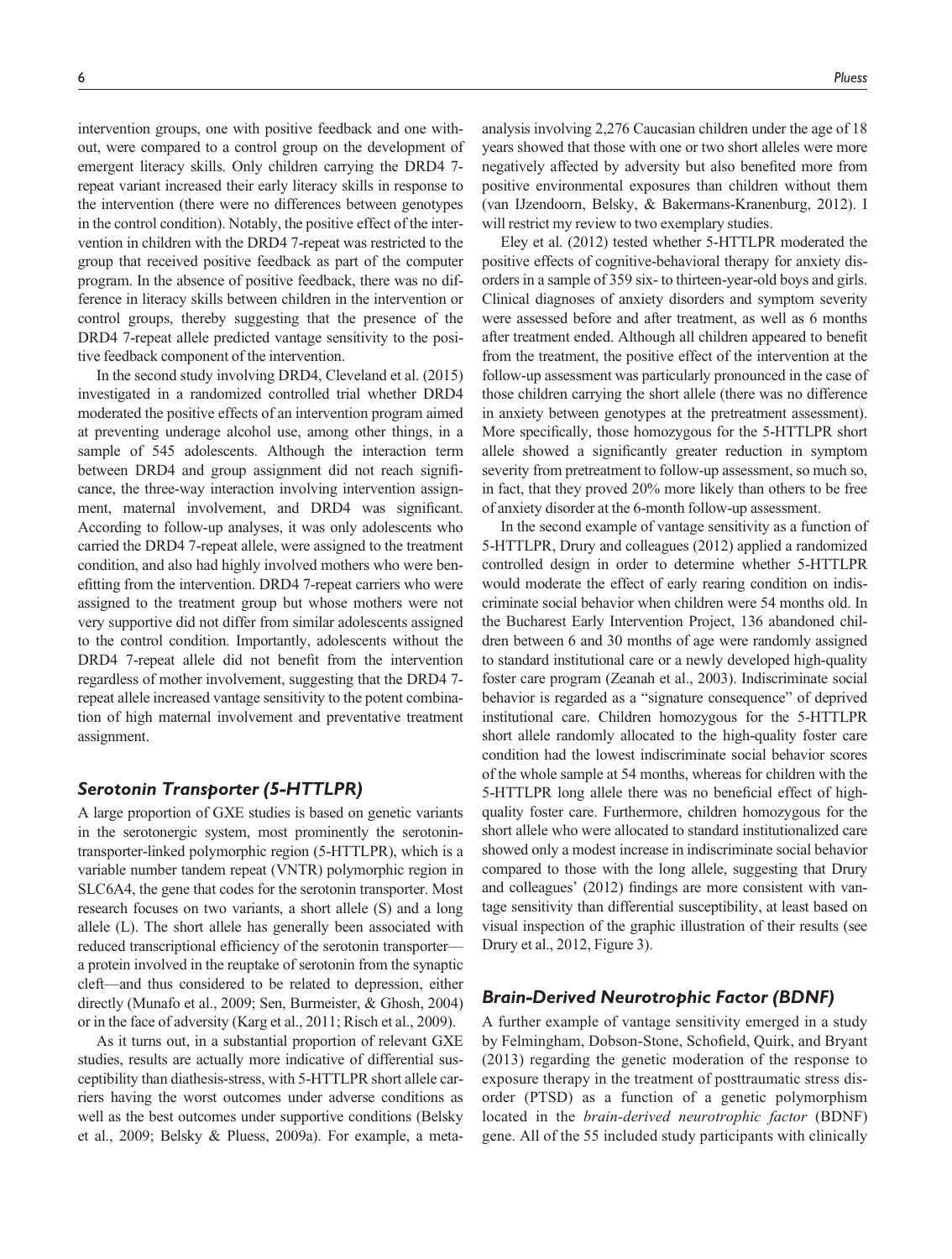diagnosed PTSD underwent 8 weeks of exposure-based cognitive-behavioral therapy. Although all patients showed a significant pre-post decrease in PTSD symptoms, patients homozygous for the BDNF Val allele showed a 62% reduction, whereas patients with one or more Met alleles showed only a 40% reduction in PTSD symptoms, suggesting that the BDNF Val/Val genotype increased vantage sensitivity to exposure therapy in PTSD patients—by almost 50% (there was no difference in PTSD symptoms between genotypes at pretreatment).

## Oxytocin Receptor (OXTR)

Pluess and Belsky (2015) conducted a small exploratory vantage sensitivity study to test whether a range of genetic variants moderated the positive effects of a school-based positive psychology program on measures of psychological well-being. Applying a growth curve model, they tested whether 71 eleven- to twelve-year-old children at the same state school in England differed in the benefit they derived from the SPARK Resilience Programme, a universal schoolbased resilience-promoting intervention (Boniwell & Ryan, 2009; Pluess, Boniwell, Hefferon, & Tunariu, 2015), as a function of genetic differences. Self-reported measures of life satisfaction (Huebner, 1991) were obtained before and after the 3-month intervention, as well as at a 6-month follow-up assessment. DNA was collected using cheek swabs and genotyped for a range of genetic variants hypothesized to moderate effects of positive environmental influences, including a genetic polymorphism in the oxytocin receptor gene (OXTR; rs2268498). Results were consistent with vantage sensitivity: Only children homozygous for the OXTR Tallele showed a significant increase in life satisfaction scores over the course of the intervention (there were no differences in life satisfaction between genotypes at the pretreatment assessment).

## Glucocorticoid Receptor (NR3C1)

Investigating genetic moderation of the treatment effects of an intervention aimed at reducing externalizing behavior problems in at-risk adolescents  $(N = 242)$ , Albert et al. (2015) tested whether a well-characterized polymorphism in the *glucocorti*coid receptor gene (NR3C1) predicted treatment effects 10 years after the intervention began when participants were 25 years old. Follow-up analysis of the significant interaction between NR3C1 and group allocation (randomized controlled trial) suggested that participants of European American descent carrying one or more NR3C1 A-alleles who were allocated to the treatment condition had a significantly reduced prevalence of externalizing disorders compared to all other participants. Aallele carriers allocated to the control condition had slightly more externalizing disorders, but this difference did not reach statistical significance. Individuals homozygous for the G-allele, on the other hand, did not differ from each other whether they were allocated to the treatment or control condition. Hence, the study provides evidence for vantage sensitivity (rather than differential susceptibility) as a function of the NR3C1 A-allele.

## FK506-Binding Protein (FKBP5)

Wilker et al. (2014) sought to investigate whether a genetic polymorphism in the FK506-binding protein (FKBP5; rs1360780), a protein that moderates the sensitivity of glucocorticoid receptors, predicted the response to exposure therapy in 43 adult survivors of the rebel war in Northern Uganda. PTSD symptom severity was assessed before and at 4 and 10 months after treatment completion. Applying a treatment-only design, the authors found that FKBP5 significantly moderated treatment efficacy. Similar to findings that emerged in Eley and colleagues' (2012) study, all participants showed a significant and similar decrease in PTSD symptoms between baseline and 4-month follow-up, irrespective of genotype (there was no difference in PTSD symptoms between genotypes at pretreatment assessment). However, participants homozygous for the FKBP5 C-allele continued to show improvements up to the 10-month assessment, in contrast to those with the T-allele, suggesting that the C-allele increased vantage sensitivity to exposure therapy in this particular population.

## Opioid Receptor (OPRM1)

The notion that genetic factors may influence the positive response to mindfulness-based cognitive therapy has recently been tested by Bakker et al. (2014) in a randomized controlled trial involving 126 adults with residual depressive symptoms. A range of genetic polymorphisms known to be involved in reward functioning were selected. Correcting for multiple testing, several significant moderation effects of treatment efficacy emerged, including one involving a polymorphism located in the *opioid receptor* gene (OPRM1; rs495491). Consistent with a pattern of vantage sensitivity, carriers of the OPRM1 C-allele showed a significantly stronger increase in positive affect as a function of the intervention compared to those homozygous for the T-allele. Importantly, genetic differences were not associated with any differences in the control condition, which suggests the moderation patterns were consistent with vantage sensitivity rather than differential susceptibility.

## Evidence From Nonexperimental Longitudinal Studies

Vantage sensitivity findings are not restricted to studies testing intervention effects. Similar patterns of genetic moderation of the positive effects of supportive environmental influences are also observable in longitudinal cohort studies. For example, in a longitudinal study involving 502 children and their mothers, Luijk and associates (2011) investigated whether a genetic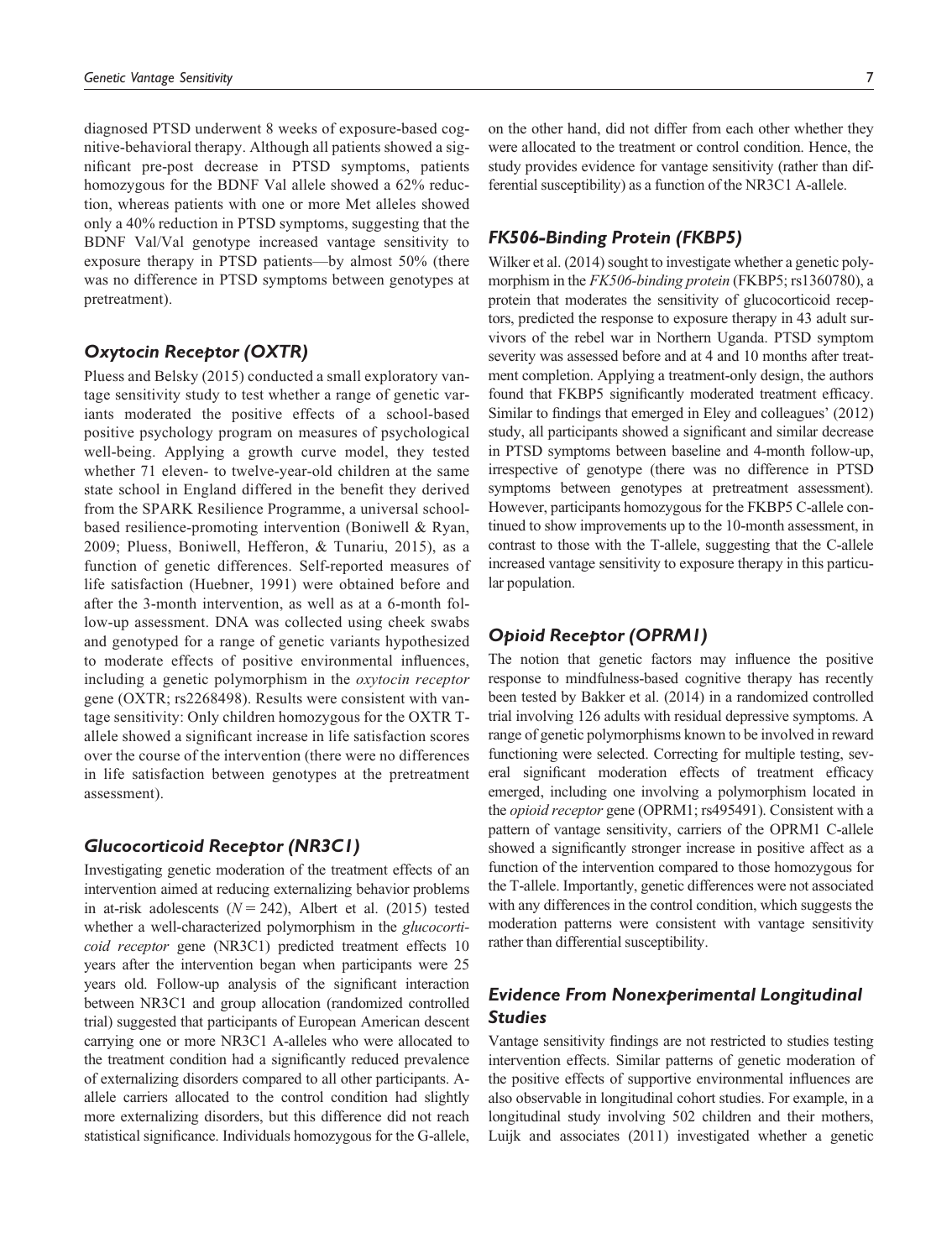polymorphism located in the *mineralocorticoid receptor* (MR) gene moderated the effect of observer-rated maternal sensitivity on the child's attachment security at the age of 14 months, assessed with the Strange Situation Procedure. Consistent with vantage sensitivity, children carrying one or more G-alleles were more securely attached when mother's sensitive responsiveness was particularly high, whereas children homozygous for the A-allele were not affected by mother's sensitivity regarding their attachment security. Importantly, when maternal sensitivity was low, there was no difference in attachment security between children with different genotypes, suggesting that differences only emerged at the upper end of maternal sensitivity, consistent with vantage sensitivity rather than differential susceptibility (although the same genotype was also more negatively affected by extreme sensitivity measured with a different instrument).

A further example of vantage sensitivity as a function of genetic differences in a longitudinal study design is found in Sulik and colleagues' (2014) investigation of the effects of parenting quality on child inhibitory control featuring a sample of 146 families. COMT significantly moderated the effect of maternal parenting quality across early childhood on mother-rated inhibitory control at the age of 7 years. The genetic moderation as a function of COMT was further moderated by child gender. Girls with the COMT Val allele and boys homozygous for the Met allele showed higher inhibitory control compared to other genotypes when having experienced high-quality parenting. Yet at the lower end of parenting quality, there was no genetic moderation in the prediction of inhibitory control, suggesting that the observed interaction patterns were consistent with vantage sensitivity rather than differential susceptibility or diathesis-stress. However, boys homozygous for the Met allele also had significantly higher internalizing problems when parenting quality was low, consistent with a diathesis-stress pattern. This study demonstrates the importance of considering gender-specific effects as well as moderation effects on different outcomes.

### **CONCEPTUAL CONSIDERATIONS**

Before discussing mechanisms and implications of vantage sensitivity as a function of genetic differences, it is important to highlight similarities and differences between vantage sensitivity and differential susceptibility. Although theoretically closely related to differential susceptibility, vantage sensitivity represents more than just the "bright side" of susceptibility given that some genes may increase sensitivity to the benefits of supportive environments while not necessarily making individuals also more vulnerable to the negative effects of contextual adversity (or not at the lower end of the same environmental dimension). Hence, in some instances, genetic differences in the response to environmental influences may emerge exclusively under supportive conditions—implying vantage sensitivity—rather than under both low and high quality along the same contextual dimension, which would imply differential susceptibility.

A further distinction to be made between vantage sensitivity and differential susceptibility pertains to the empirical conditions required to evaluate each. In order to investigate differential susceptibility, environmental quality must range from the negative to the positive extremes across the contextual domain of interest (Belsky et al., 2007; Belsky & Pluess, 2009a), which is not essential for testing vantage sensitivity. In fact, many truly positive exposures do not range from the positive to the negative but only from the positive to the absence of the positive (e.g., psychological intervention vs. no intervention), which means that genetic moderation of such exposures is consistent with vantage sensitivity—or the "bright side" of environmental sensitivity—rather than differential susceptibility.

#### **VANTAGE SENSITIVITY GENES**

According to current empirical evidence for vantage sensitivity, the majority of detected gene variants associated with vantage sensitivity appear to be the same variants that emerged repeatedly as "risk" or "differential susceptibility" alleles in the psychological and psychiatric literatures. The observation that many of these putative "risk alleles" are also associated with increased vantage sensitivity to positive effects of supportive environments supports the claim that in many cases these gene variants should be conceptualized as such reflecting environmental sensitivity rather than either vulnerability or vantage sensitivity (Pluess, 2015).

Consequently, it remains to be determined whether gene variants that confer both vulnerability to adversity and vantage sensitivity—whether along a continuum of one specific contextual dimension (i.e., differential susceptibility) or across various contexts (i.e., combined diathesis-stress and vantage sensitivity in different contexts, as suggested earlier)—can be differentiated from those that confer only one or the other. Although the same gene variants often seem to moderate effects of environmental influences whether they are exclusively negative (i.e., diathesisstress), exclusively positive (i.e., vantage sensitivity), or both (i.e., differential susceptibility), it is important to caution against inferring that every risk variant will also, by default, have vantage sensitivity or differential susceptibility properties (although this is likely to be the case for common variants, as discussed earlier). In fact, there may be specific gene variants that play a predominant role in diathesis-sress but not in vantage sensitivity and vice versa.

The identification of gene variants associated exclusively with vantage sensitivity remains a central objective for future research. However, given that most phenotypic traits are the function of many gene variants of small effects rather than of a single or a few gene variants with large effects (Pluess  $\&$ Meaney, 2015), vantage sensitivity is also most likely associated with multiple variants rather than a few candidate genes. Hence, future studies should extend methodology to include genomewide approaches, including polygenic scores, rather than relying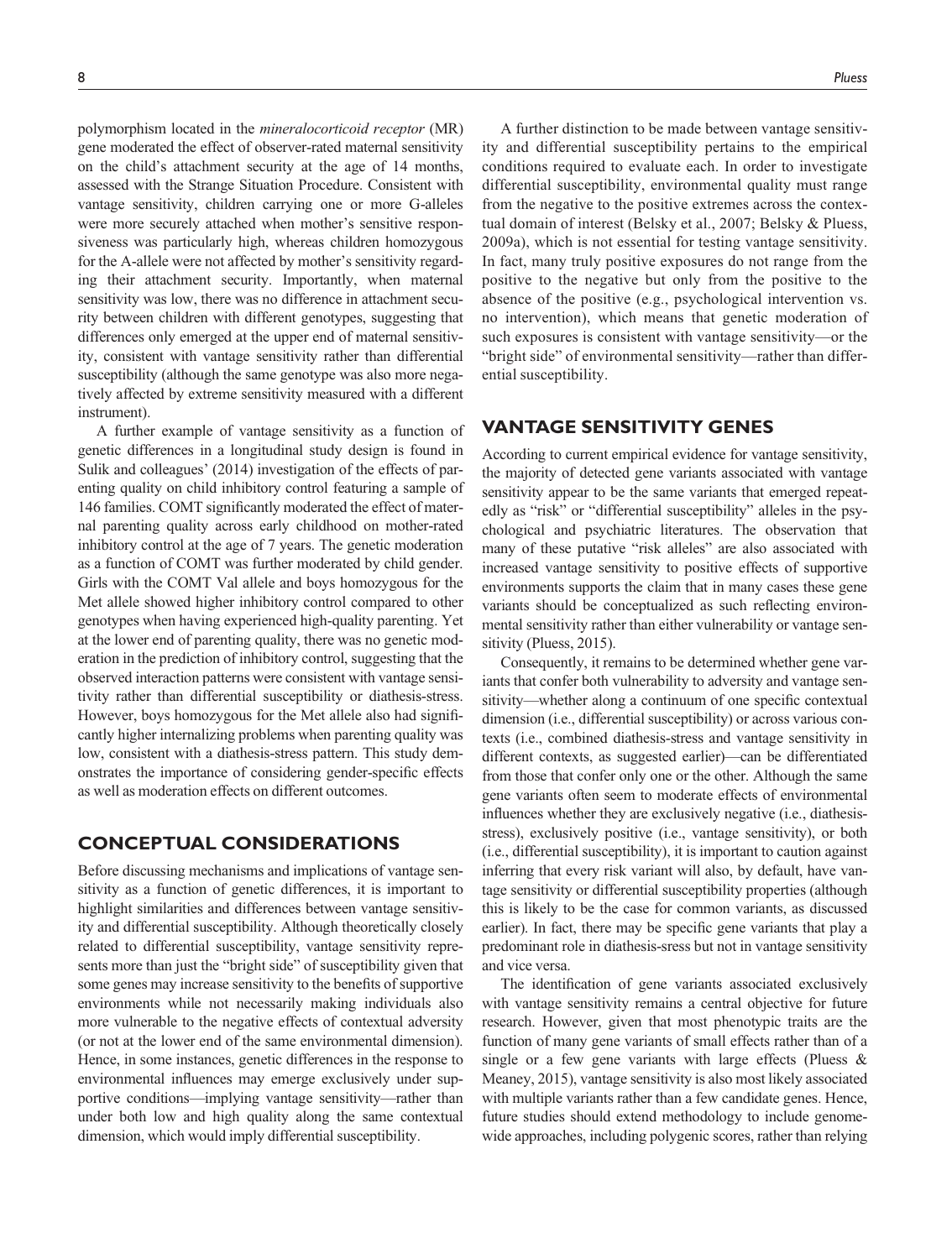on the same selection of gene variants that candidate gene studies tend to focus on.

# **MECHANISMS ACCOUNTING FOR VANTAGE SENSITIVITY**

Given that individual genes code for proteins that affect cellular function rather than complex behavior, it is unlikely that there are gene variants that are directly and exclusively associated with vantage sensitivity or environmental sensitivity more generally. It is much more likely that certain gene variants influence so-called intermediate or "endophenotypic" neurobiological features (e.g., neurotransmitter systems in the brain) that are involved in a wide range of behavioral outcomes, including sensitivity to beneficial environmental influences. Hence, rather than directly moderating positive environmental effects, gene variants more likely contribute to higher-order systems associated with increased environmental sensitivity. The specific genes that have been identified in empirical studies may point to such higher-order biological systems involved in environmental sensitivity (e.g., serotonergic and dopaminergic neurotransmitter systems). Furthermore, although explicit efforts to identify mechanisms and processes of vantage sensitivity have not been undertaken yet, it is likely that there are multiple processes at work that can be studied at different levels of analysis (e.g., molecular, neurological, behavioral). These mechanisms may involve attentional processes (Beevers et al., 2011), reward sensitivity (Roiser, Rogers, Cook, & Sahakian, 2006), stress response sensitivity (Boyce & Ellis, 2005), and social sensitivity (Way & Taylor, 2010), to mention some of the most likely candidates based on existing candidate gene studies (for more details, see Pluess & Belsky, 2013). The fact that all these mechanisms are higher-order central nervous processes is consistent with the hypothesis raised by several authors (Aron, Aron, & Jagiellowicz, 2012; Belsky & Pluess, 2009a, 2013) that some individuals are more responsive to environmental influences than others because they have a more sensitive central nervous system on which experiences register more easily and deeply. According to this "neurosensitivity" hypothesis, some gene variants contribute to heightened sensitivity of specific brain regions, which then increase the response to environmental influences, including positive, supportive ones (Pluess, 2015; Pluess, Stevens, & Belsky, 2013). One brain region that seems very likely involved in vantage sensitivity (as well as environmental sensitivity more generally) is the amygdala, which plays an important role in the processing of emotional stimuli (Sander, Grafman, & Zalla, 2003), responds strongly to positive stimuli (Sergerie, Chochol, & Armony, 2008), and has been found to be more active in individuals carrying the 5-HTTLPR short allele (Munafo, Brown, & Hariri, 2008).

On the molecular level, very recent work suggests that some of the gene variants associated with vantage sensitivity—or more generally with environmental sensitivity—increase the propensity for environmentally induced genome-wide methylation, an epigenetic mechanism that regulates gene expression. For example, according to a recent study conducted by Beach et al. (2014), differential exposure to cumulative socioeconomic risk was associated with more genome-wide methylation differences in African American adolescents carrying the 5-HTTLPR short allele compared to those with the long allele. Similarly, Chen et al., (2015) found in their investigation of the relationships between maternal anxiety during pregnancy and genomewide methylation in the cord blood of babies shortly after birth that maternal prenatal anxiety was associated with significantly higher levels of methylation across the whole genome in babies homozygous for the BDNF Met allele compared to those carrying the Val allele.

# **IMPLICATIONS OF VANTAGE SENSITIVITY**

The notion of vantage sensitivity as a function of genetic differences provides a new and important perspective for research on GXE. Whereas the majority of early GXE studies relied on the traditional diathesis-stress model, more recent studies appear to increasingly apply a differential susceptibility perspective, which often describes the detected interaction patterns more adequately besides being more consistent with evolutionary considerations. However, until recently, concepts and terminology for the "bright side" of environmental sensitivity were missing. The framework of vantage sensitivity fills this gap (Pluess & Belsky, 2013). According to a large body of research, individual differences in environmental sensitivity come in different shapes and forms, and the three models—diathesis-stress, differential susceptibility, and vantage sensitivity—allow for a more precise description of the different possible sensitivity patterns (Pluess, 2015). Besides this more theoretical implication regarding variability in environmental sensitivity, vantage sensitivity suggests that positive effects of interventions aimed at benefiting people—whether individual psychotherapy, family- and schoolbased prevention programs, or national policy—may generally differ as a function of individual genetic differences. Although it is well known that treatment efficacy varies across people, until recently the field lacked theory and evidence for whether genetic factors might matter in this regard.

The emerging studies, reviewed earlier, showing that specific gene variants seem to predict differences in vantage sensitivity, provide evidence that genetic factors do play an important role in determining the positive response to beneficial environmental influences. At first sight, these findings may suggest that genetic screening could prove valuable in order to improve treatment, intervention, and policy efficacy. However, given that vantage sensitivity is most likely the function of many thousand gene variants of small effects rather than a few selected candidate genes, and that gene expression is further regulated by epigenetic factors in response to environmental influences (Pluess & Meaney, 2015; Szyf & Pluess, 2015), genetic screening does not appear to be a viable and reasonable approach—at least not based on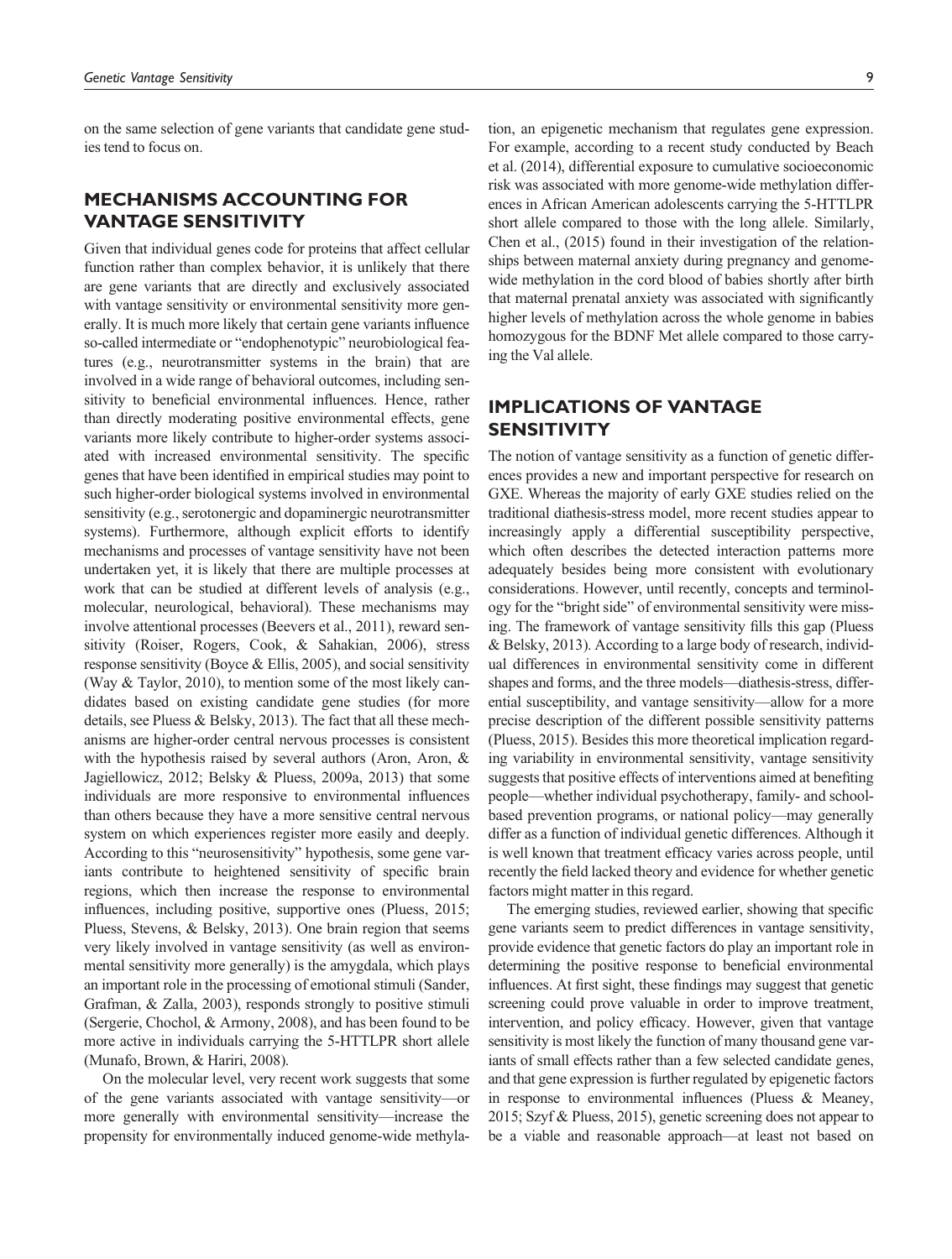current knowledge. Rather, future studies should focus on identifying the different biological systems that play an important role in vantage sensitivity—using replicated vantage sensitivity gene networks as guides—in order to detect endophenotypes and higher-order systems associated with vantage sensitivity. Furthermore, while it is not possible to change an individual's genetic structure, it may be possible to promote increased responsivity to positive effects of supportive programs through interventions specifically developed to target and strengthen higher-order characteristics associated with vantage sensitivity.

The observation of vantage sensitivity as a function of genetic differences suggests that individuals who carry vantage sensitivity gene variants are generally at an advantage compared to those without such variants. In other words, genetic differences may not only account for individual differences in vulnerability but also predict variability in the propensity to respond favorably to positive, supportive exposures and opportunities. Taken further, this suggests that such genetic differences in vantage sensitivity may also play an important role in widely observed social inequality. It is well known that many positive outcomes (e.g., health, education, income) are characterized by a social gradient, with quality of outcomes generally declining from the most to the least advantaged socioeconomic groups (e.g., Mackenbach et al., 2008). Recently, it has been shown that some of this social gradient is accounted for by personality traits that are known to have a heritable genetic basis (Pluess & Bartley, 2015). Hence, application of vantage sensitivity to the observation of social inequalities suggests that one of the many reasons some people are at higher risk of suffering disadvantages and less likely to experience upward social mobility is that they are biologically less able to benefit from opportunities. In other words, genetic vantage resistance may explain why some people remain socially disadvantaged, whereas genetic vantage sensitivity may explain why some people do well and show social mobility in response to conditions and experiences that provide opportunities for growth and improvement. Future work on social inequality will benefit from applying vantage sensitivity reasoning, taking into account not only direct genetic contributions to outcomes but also the genetic underpinnings of sensitivity to positive exposures and experiences.

In summary, the notion of vantage sensitivity suggests that individuals differ substantially in their ability to benefit from well-being-promoting experiences, interventions, and policies as a function of individual traits, including genetic factors. People characterized by genetic vantage sensitivity are significantly more likely to respond favorably to positive and supportive exposures, whereas those without such a genetic propensity are more likely to be resistant to the positive effects of beneficial environmental influences.

#### **Glossary**

Diathesis-Stress: Framework for individual differences in response to adverse experiences. Vulnerability (i.e., diathesis)

describes the propensity to respond negatively to adversity, whereas resilience reflects protective resistance from the same negative influence.

Differential Susceptibility: Framework for individual differences in general environmental sensitivity. High susceptibility is characterized by increased susceptibility in response to both negative and positive exposures, whereas low susceptibility reflects psychological inertia to environmental influences independent of their quality.

Vantage Sensitivity: Framework for individual differences in response to positive experiences as a function of inherent characteristics. Vantage sensitivity describes the propensity to respond favorably to positive experiences, whereas vantage resistance reflects the inability to benefit from supportive influences.

#### **Declaration of Conflicting Interests**

The author declared no potential conflicts of interest with respect to the research, authorship, and/or publication of this article.

## **Funding**

The author received no financial support for the research, authorship, and/or publication of this article.

#### **References**

- Albert, D., Belsky, D. W., Crowley, D. M., Latendresse, S. J., Aliev, F., Riley, B., et al. (2015). Can genetics predict response to complex behavioral interventions? Evidence from a genetic analysis of the Fast Track Randomized Control Trial. Journal of Policy Analysis and Management, 34, 497–518. doi: [10.1002/](info:doi/10.1002/pam.21811) [pam.21811](info:doi/10.1002/pam.21811)
- Aron, E. N., Aron, A., & Jagiellowicz, J. (2012). Sensory processing sensitivity: A review in the light of the evolution of biological responsivity. Personality and Social Psychology Review, 16, 262–282.
- Bakermans-Kranenburg, M. J., & van IJzendoorn, M. H. (2006). Gene-environment interaction of the dopamine D4 receptor (DRD4) and observed maternal insensitivity predicting externalizing behavior in preschoolers. Developmental Psychobiology, 48, 406–409.
- Bakermans-Kranenburg, M. J., & van IJzendoorn, M. H. (2011). Differential susceptibility to rearing environment depending on dopamine-related genes: New evidence and a meta-analysis. Development and Psychopathology, 23, 39–52.
- Bakker, J., Lieverse, R., Menne-Lothmann, C., Viechtbauer, W., Pishva, E., Kenis, G., et al. (2014). Therapy genetics in mindfulness-based cognitive therapy: Do genes have an impact on therapy-induced change in real-life positive affective experiences?. Translational Psychiatry, 4(4), e384.
- Beach, S. R. H., Brody, G. H., Lei, M. K., Kim, S., Cui, J., & Philibert, R. A. (2014). Is serotonin transporter genotype associated with epigenetic susceptibility or vulnerability? Examination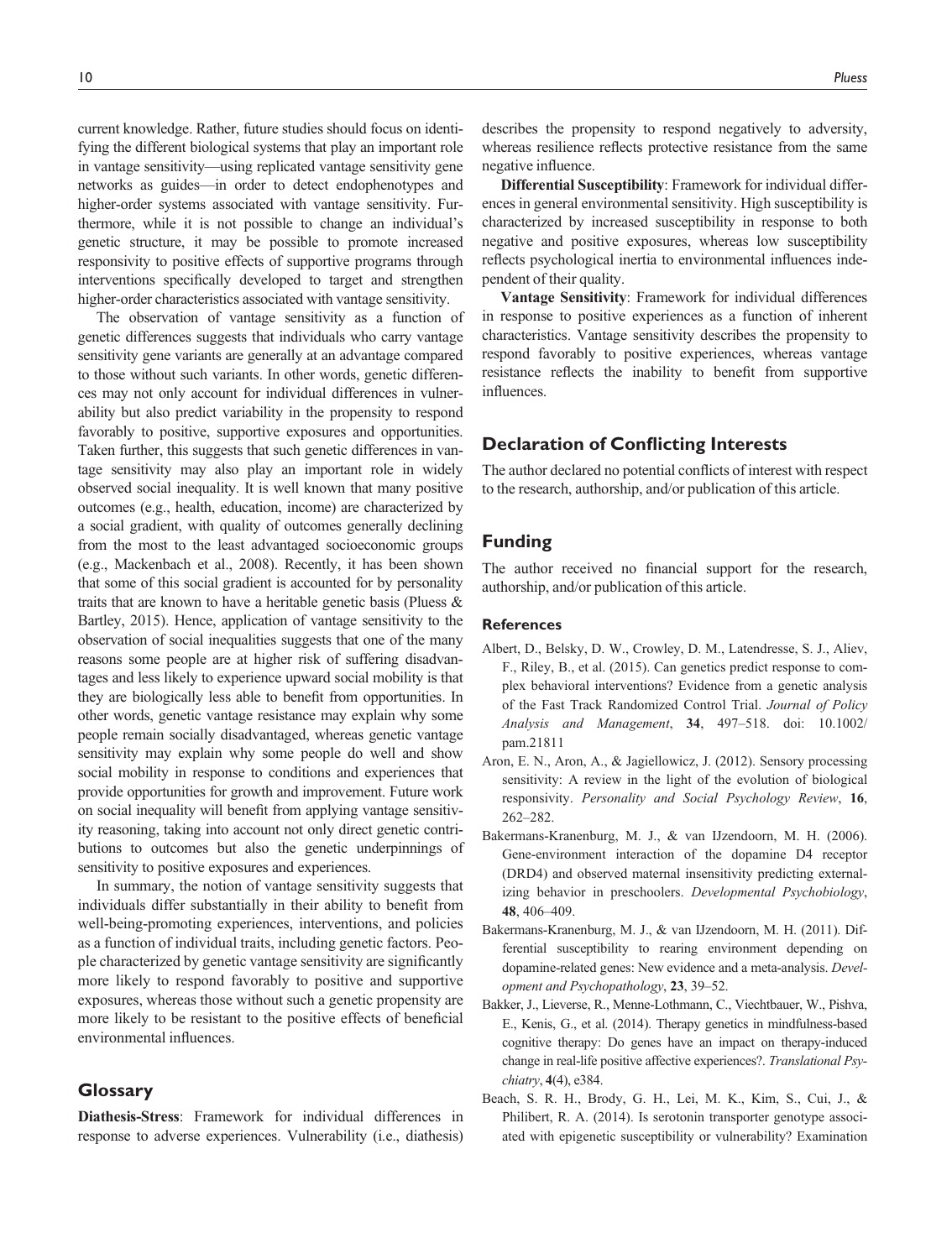of the impact of socioeconomic status risk on African American youth. Development and Psychopathology, 26, 289–304.

- Beevers, C. G., Marti, C. N., Lee, H. J., Stote, D. L., Ferrell, R. E., Hariri, A. R., et al. (2011). Associations between serotonin transporter gene promoter region (5-HTTLPR) polymorphism and gaze bias for emotional information. Journal of Abnormal Psychology, 120, 187–197.
- Belsky, J. (1997a). Theory testing, effect-size evaluation, and differential susceptibility to rearing influence: The case of mothering and attachment. Child Development, 68, 598–600.
- Belsky, J. (1997b). Variation in susceptibility to rearing influences: An evolutionary argument. Psychological Inquiry, 8, 182-186.
- Belsky, J. (2005). Differential susceptibility to rearing influences: An evolutionary hypothesis and some evidence. In B. Ellis & D. Bjorklund (Eds.), Origins of the social mind: Evolutionary psychology and child development (pp. 139–163). New York: Guilford Press.
- Belsky, J., Bakermans-Kranenburg, M. J., & van IJzendoorn, M. H. (2007). For better and for worse: Differential susceptibility to environmental influences. Current Directions in Psychological Science, 16, 300–304.
- Belsky, J., Hsieh, K. H., & Crnic, K. (1998). Mothering, fathering, and infant negativity as antecedents of boys' externalizing problems and inhibition at age 3 years: Differential susceptibility to rearing experience? Development and Psychopathology, 10, 301-319.
- Belsky, J., Jonassaint, C., Pluess, M., Stanton, M., Brummett, B., & Williams, R. (2009). Vulnerability genes or plasticity genes? Molecular Psychiatry, 14, 746–754.
- Belsky, J., & Pluess, M. (2009a). Beyond diathesis stress: Differential susceptibility to environmental influences. Psychological Bulletin, 135, 885–908.
- Belsky, J., & Pluess, M. (2009b). The nature (and nurture?) of plasticity in early human development. Perspectives on Psychological Science, **4**, 345–351.
- Belsky, J., & Pluess, M. (2013). Beyond risk, resilience, and dysregulation: Phenotypic plasticity and human development. Developmental Psychopathology, 25, 1243–1261.
- Boniwell, I., & Ryan, L. (2009). SPARK Resilience: A teacher's guide. London: University of East London.
- Boyce, W. T., & Ellis, B. J. (2005). Biological sensitivity to context: I. An evolutionary-developmental theory of the origins and functions of stress reactivity. Developmental Psychopathology, 17, 271–301.
- Brunner, H. G., Nelen, M., Breakefield, X. O., Ropers, H. H., & van Oost, B. A. (1993). Abnormal behavior associated with a point mutation in the structural gene for monoamine oxidase A. Science, 262(5133), 578–580.
- Bundy, H., Stahl, D., & MacCabe, J. (2011). A systematic review and meta-analysis of the fertility of patients with schizophrenia and their unaffected relatives. Acta Psychiatrica Scandinavica, 123, 98–106.
- Caspi, A., McClay, J., Moffitt, T. E., Mill, J., Martin, J., Craig, I. W., et al. (2002). Role of genotype in the cycle of violence in maltreated children. Science, 297(5582), 851–854.
- Caspi, A., & Moffitt, T. E. (2006). Gene-environment interactions in psychiatry: Joining forces with neuroscience. Nature Reviews Neuroscience, 7, 583–590.
- Caspi, A., Sugden, K., Moffitt, T. E., Taylor, A., Craig, I. W., Harrington, H., et al. (2003). Influence of life stress on depression: Moderation by a polymorphism in the 5-HTT gene. Science, 301(5631), 386–389.
- Chang, F. M., Kidd, J. R., Livak, K. J., Pakstis, A. J., & Kidd, K. K. (1996). The world-wide distribution of allele frequencies at the human dopamine D4 receptor locus. Human Genetics, 98, 91–101.
- Chen, L., Pan, H., Tuan, T. A., Teh, A. L., MacIsaac, J. L., Mah, S. M., et al. (2015). Brain-derived neurotrophic factor (BDNF) Val66Met polymorphism influences the association of the methylome with maternal anxiety and neonatal brain volumes. Dev Psychopathol, 27, 137–150. doi: [10.1017/s0954579414001357](info:doi/10.1017/s0954579414001357)
- Chiao, J. Y., & Blizinsky, K. D. (2010). Culture-gene coevolution of individualism-collectivism and the serotonin transporter gene. Proceedings: Biological Sciences, 277(1681), 529–537.
- Cleveland, H. H., Schlomer, G. L., Vandenbergh, D. J., Feinberg, M., Greenberg, M., Spoth, R., et al. (2015). The conditioning of intervention effects on early adolescent alcohol use by maternal involvement and dopamine receptor D4 (DRD4) and serotonin transporter linked polymorphic region (5-HTTLPR) genetic variants. Development and Psychopathology, 27, 51–67.
- Ding, Y., Chi, H., Grady, D. L., Morishima, A., Kidd, J., Kidd, K. K., et al. (2002). Evidence of positive selection acting at the human dopamine DF gene locus. Proceedings of the National Academy of Sciences, 99, 309–314.
- Drury, S. S., Gleason, M. M., Theall, K. P., Smyke, A. T., Nelson, C. A., Fox, N. A., et al. (2012). Genetic sensitivity to the caregiving context: The influence of 5HTTLPR and BDNF Val66Met on indiscriminate social behavior. Physiology and Behavior, 106, 728–735.
- Duncan, L. E., & Keller, M. C. (2011). A critical review of the first 10 years of candidate gene-by-environment interaction research in psychiatry. American Journal of Psychiatry, 168, 1041–1049.
- Eaves, L., Heath, A., Martin, N., Maes, H., Neale, M., Kendler, K., et al. (1999). Comparing the biological and cultural inheritance of personality and social attitudes in the Virginia 30,000 study of twins and their relatives. Twin Research, 2(2), 62–80.
- Eley, T. C., Hudson, J. L., Creswell, C., Tropeano, M., Lester, K. J., Cooper, P., et al. (2012). Therapygenetics: The 5HTTLPR and response to psychological therapy. Molecular Psychiatry, 17, 236–241.
- Ellis, B. J., Boyce, W. T., Belsky, J., Bakermans-Kranenburg, M. J., & van IJzendoorn, M. H. (2011). Differential susceptibility to the environment: An evolutionary–neurodevelopmental theory. Development and Psychopathology, 23, 7–28.
- Faraone, S. V., Doyle, A. E., Mick, E., & Biederman, J. (2001). Meta-analysis of the association between the 7-repeat allele of the dopamine D(4) receptor gene and attention deficit hyperactivity disorder. American Journal of Psychiatry, 158, 1052-1057.
- Felmingham, K. L., Dobson-Stone, C., Schofield, P. R., Quirk, G. J., & Bryant, R. A. (2013). The brain-derived neurotrophic factor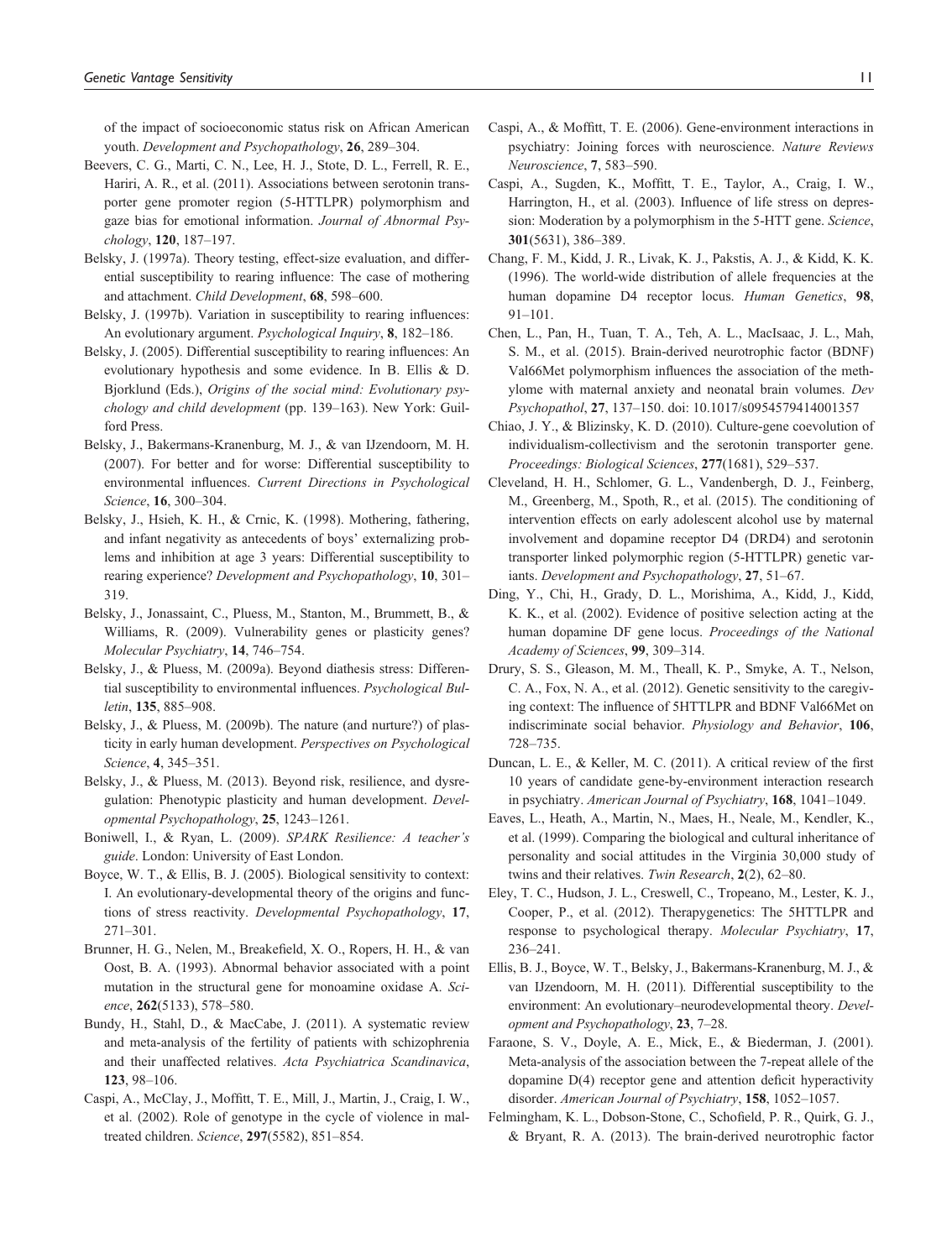Val66Met polymorphism predicts response to exposure therapy in posttraumatic stress disorder. Biological Psychiatry, 73, 1059– 1063.

- Gottesman, I. I., & Shields, J. (1967). A polygenic theory of schizophrenia. Proceedings of the National Academy of Sciences, 58, 199–205.
- Homberg, J. R., & Lesch, K. P. (2011). Looking on the bright side of serotonin transporter gene variation. Biological Psychiatry, 69, 513–519.
- Huebner, E. S. (1991). Initial development of the Students' Life Satisfaction Scale. School Psychology International, 12, 231–243.
- Jang, K. L., Livesley, W. J., & Vernon, P. A. (1996). Heritability of the Big Five personality dimensions and their facets: A twin study. Journal of Personality, 64, 577–591.
- Karg, K., Burmeister, M., Shedden, K., & Sen, S. (2011). The serotonin transporter promoter variant (5-HTTLPR), stress, and depression meta-analysis revisited: Evidence of genetic moderation. Archives of General Psychiatry, 68, 444–454.
- Kegel, C. A. T., Bus, A. G., & van Ijzendoorn, M. H. (2011). Differential susceptibility in early literacy instruction through computer games: The role of the dopamine D4 receptor gene (DRD4). Mind, Brain, and Education, 5(2), 71–78.
- Kim-Cohen, J., Caspi, A., Taylor, A., Williams, B., Newcombe, R., Craig, I. W., et al. (2006). MAOA, maltreatment, and geneenvironment interaction predicting children's mental health: New evidence and a meta-analysis. Molecular Psychiatry, 11, 903– 913.
- Kluger, A. N., Siegfried, Z., & Ebstein, R. P. (2002). A metaanalysis of the association between DRD4 polymorphism and novelty seeking. Molecular Psychiatry, 7, 712–717.
- Luijk, M., Tharner, A., Bakermans-Kranenburg, M. J., van Ijzendoorn, M. H., Jaddoe, V. W. V., Hofman, A., et al. (2011). The association between parenting and attachment security is moderated by a polymorphism in the mineralocorticoid receptor gene: Evidence for differential susceptibility. Biological Psychology, 88, 37–40.
- Luzzatto, L. (2012). Sickle cell anaemia and malaria. Mediterranean Journal of Hematology and Infectious Diseases, 4, e2012065. doi:[10.4084/mjhid.2012.065](info:doi/10.4084/mjhid.2012.065)
- Mackenbach, J. P., Stirbu, I., Roskam, A. J. R., Schaap, M. M., Menvielle, G., Leinsalu, M., et al. (2008). Socioeconomic inequalities in health in 22 European countries. New England Journal of Medicine, 358, 2468–2481.
- Manuck, S. B. (2011). Delay discounting covaries with childhood socioeconomic status as a function of genetic variation in the dopamine D4 receptor (DRD4). Paper presented at the Society for Research in Child Development, Montreal, Canada.
- Manuck, S. B., & McCaffery, J. M. (2014). Gene-environment interaction. In S. T. Fiske (Ed.), Annual review of psychology (Vol. 65, pp. 41–70). Palo Alto, CA: Annual Reviews.
- Monroe, S. M., & Simons, A. D. (1991). Diathesis-stress theories in the context of life stress research: Implications for the depressive disorders. Psychological Bulletin, 110, 406–425.
- Munafo, M. R., Brown, S. M., & Hariri, A. R. (2008). Serotonin transporter (5-HTTLPR) genotype and amygdala activation: A meta-analysis. Biological Psychiatry, 63, 852–857.
- Munafo, M. R., Freimer, N. B., Ng, W., Ophoff, R., Veijola, J., Miettunen, J., et al. (2009). 5-HTTLPR genotype and anxietyrelated personality traits: A meta-analysis and new data. American Journal of Medical Genetics, Part B: Neuropsychiatric Genetics, 150(2), 271–281.
- Plomin, R., Owen, M. J., & McGuffin, P. (1994). The genetic basis of complex human behaviors. Science, 264(5166), 1733–1739.
- Pluess, M. (2015). Individual differences in environmental sensitivity. Child Development Perspectives, 9, 138–143. doi: [10.1111/](info:doi/10.1111/cdep.12120) [cdep.12120](info:doi/10.1111/cdep.12120)
- Pluess, M., & Bartley, M. (2015). Childhood conscientiousness predicts the social gradient of smoking in adulthood: A life course analysis. Journal of Epidemiology and Community Health, 69, 330–338.
- Pluess, M., & Belsky, J. (2013). Vantage sensitivity: Individual differences in response to positive experiences. Psychological Bulletin, 139, 901–916.
- Pluess, M., & Belsky, J. (2015). Vantage sensitivity: Genetic susceptibility to effects of positive experiences. In M. Pluess (Ed.), Genetics of psychological well-being (pp. 193–210). Oxford: Oxford University Press.
- Pluess, M., Boniwell, I., Hefferon, K., & Tunariu, A. (2015). Evaluation of a school-based resilience-promoting intervention in a high-risk population: An exploratory mixed-methods trial.
- Pluess, M., & Meaney, M. J. (2015). Genes, environment, and psychological well-being. In M. Pluess (Ed.), Genetics of psychological well-being (pp. 249–265). Oxford: Oxford University Press.
- Pluess, M., Stevens, S., & Belsky, J. (2013). Differential susceptibility: Developmental and evolutionary mechanisms of geneenvironment interactions. In M. Legerstee, D. W. Haley, & M. H. Bornstein (Eds.), The infant mind: Origins of the social brain (pp. 77–96). New York: Guilford Press.
- Power, R. A., Kyaga, S., Uher, R., MacCabe, J. H., Langstrom, N., Landen, M., et al. (2013). Fecundity of patients with schizophrenia, autism, bipolar disorder, depression, anorexia nervosa, or substance abuse vs. their unaffected siblings. JAMA Psychiatry, 70, 22–30.
- Risch, N., Herrell, R., Lehner, T., Liang, K. Y., Eaves, L., Hoh, J., et al. (2009). Interaction between the serotonin transporter gene (5-HTTLPR), stressful life events, and risk of depression: A meta-analysis. Journal of the American Medical Association, 301, 2462–2471.
- Robbins, T. W., & Everitt, B. J. (1999). Motivation and reward. In M. J. Zigmond, S. C. Bloom, S. C. Landis, J. L. Roberts, & L. R. Squire (Eds.), Fundamental neuroscience (pp. 1245–1260). San Diego, CA: Academic Press.
- Roiser, J. P., Rogers, R. D., Cook, L. J., & Sahakian, B. J. (2006). The effect of polymorphism at the serotonin transporter gene on decision-making, memory and executive function in ecstasy users and controls. Psychopharmacology, 188, 213–227.